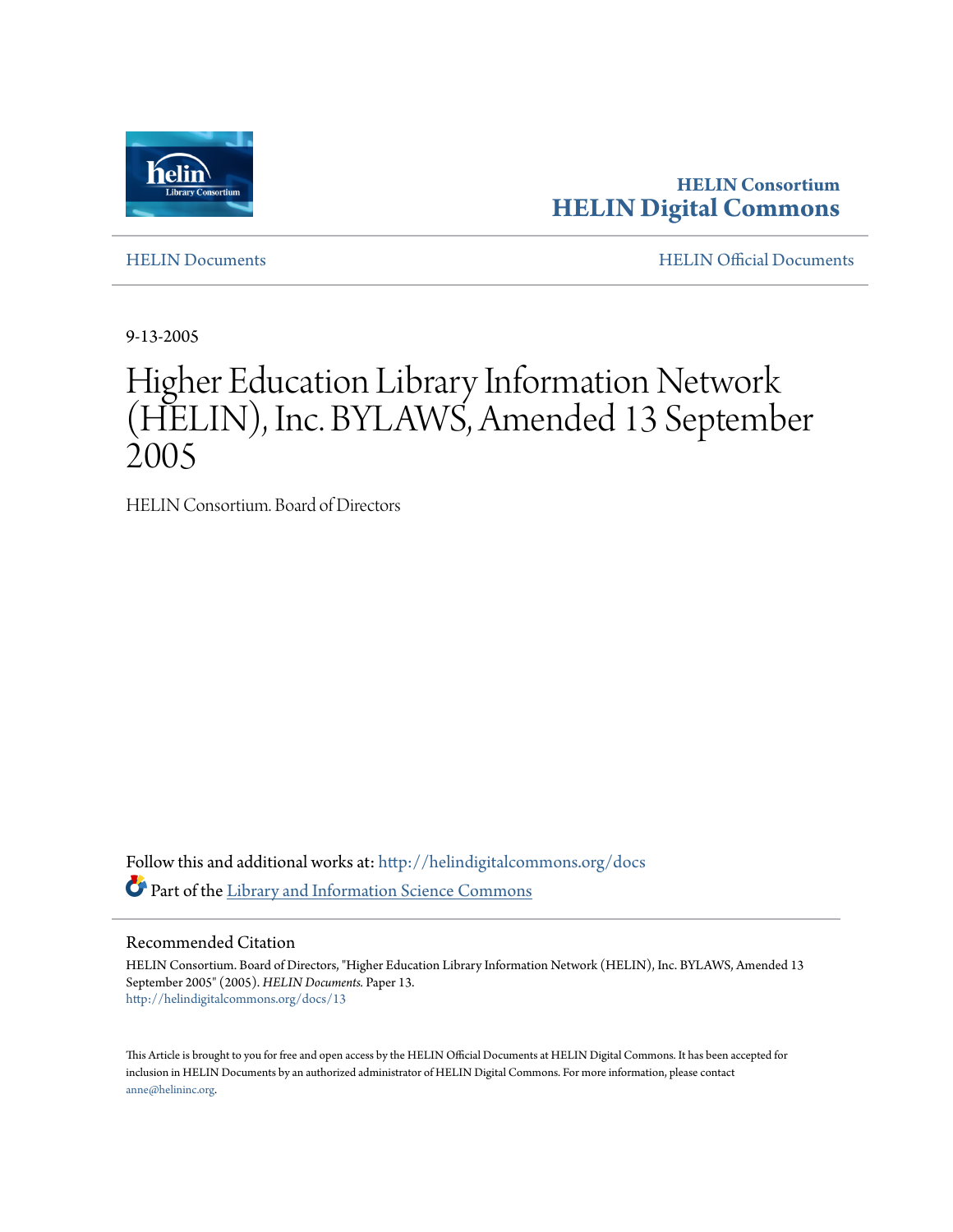# **The Higher Education Library Information Network (HELIN), Inc. BYLAWS**

# **PREAMBLE**

These Bylaws are based upon the "Agreement for Integrated Library and Information Services" for The Higher Education Library Information Network (HELIN), Inc. (hereinafter referred to as HELIN or the HELIN Library Consortium), signed by all parties. That document represents authoritative and binding obligations and expectations on the part of all parties, and these Bylaws are an extension of that document. It is acknowledged by all parties that the terms of the Agreement are the ultimate authority in any question relating to the governance or functioning of the consortium, and in no event may Bylaws be created which violate, supersede, or compromise the terms of the Agreement.

# **ARTICLE I: Mission**

1. HELIN's mission is to further the educational goals of its member institutions by providing shared state-of-the-art library systems and collaboratively-developed collections and services. The provision of such systems, collections and services allows each member library to offer services tailored to meet the needs of its various constituencies.

 HELIN members agree to allow reciprocal borrowing among respective primary user groups, and to share costs of the system and services according to agreed upon formulas.

# **ARTICLE II: Membership**

1. Membership is by invitation and at the discretion of the HELIN Board of Directors. Full members are entitled to a seat on the Board of Directors, while affiliate members are not so entitled. Guidelines for full and affiliate membership are established by the Board.

2. In order to add a new member, there must be a vote of at least seventy-five percent (75%) of all the current members.

3. With cause, membership can be revoked by a vote of at least seventy-five

percent (75%) of all the members. Grounds for revocation of membership from the consortium may be only for non-payment of consortium fees or for willful, malicious damage to the system by a member institution.

4. Any member institution can, at its discretion, withdraw from HELIN. Membership withdrawal will be effective 180 days after written notice. The Board of Directors will decide upon separation fees. The consortium may charge the costs of withdrawal to the withdrawing institution.

5. Dissolution. In the event of the dissolution of the organization, all assets will be distributed to institutions that are members at the time of dissolution, in amounts to be determined by the Board of Directors.

# **ARTICLE III: Governance**

1. HELIN is governed by a board of representatives from each member institution, called the Board of Directors. The Board is comprised of the library director (substitutions are not allowed) from each respective full-member institution. HELIN management staff may participate as non-voting, ex officio members.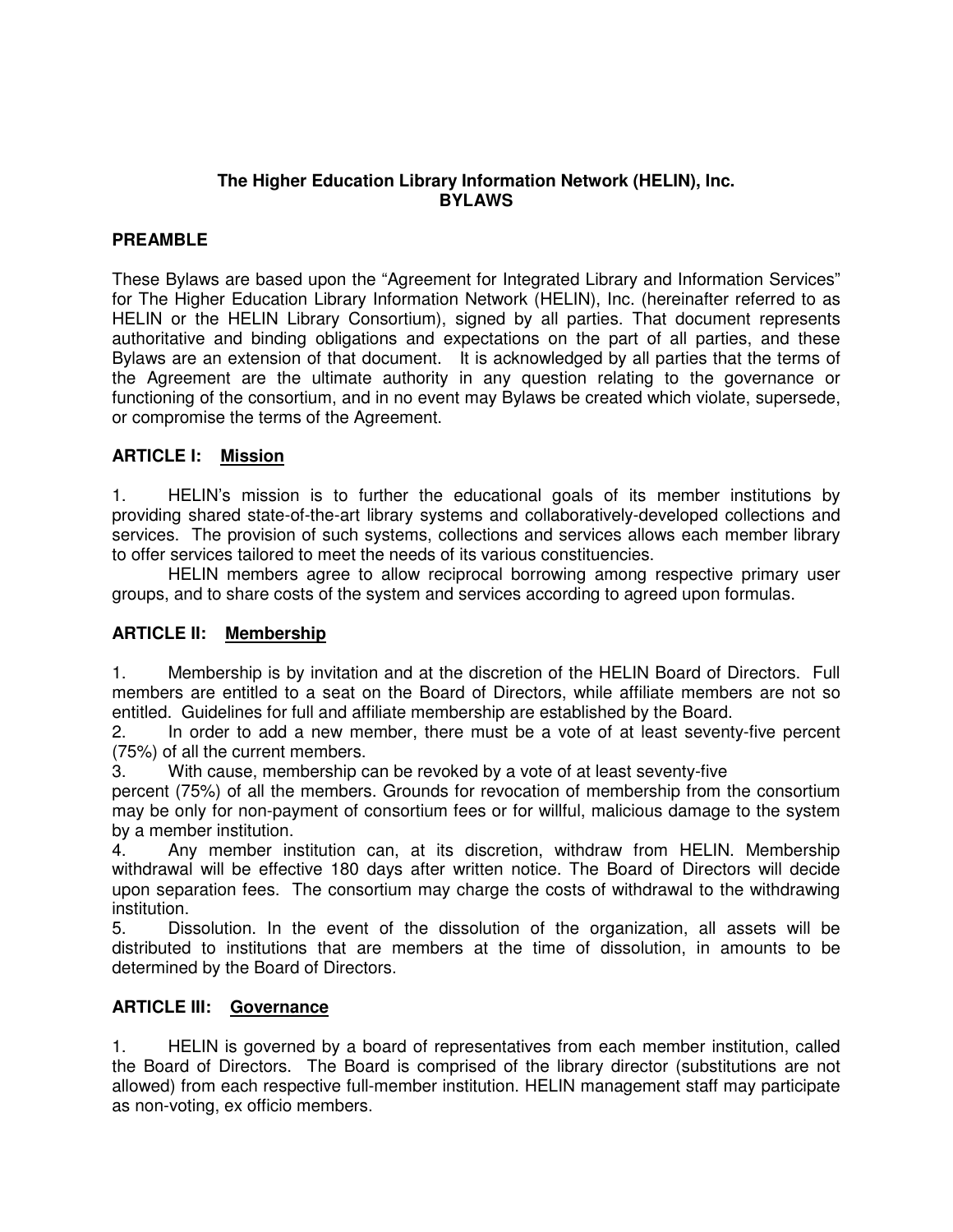2. Conduct of Business. The Board of Directors shall consider all matters

and devise all policies necessary or desirable for the operation of the HELIN

Library Consortium and shall enforce and uphold and implement appropriate rules and procedures with exclusive authority over all matters not reserved to the authority of the member institution's administration or to the individual libraries in the Agreement.

3. Parliamentary authority. Robert's Rules of Order (most recent edition) will be used in the conduct of business.

4. Election of officers. The Board of Directors shall elect officers

biannually in the Spring, for a two-year term beginning September 1 and ending

August 31. Officers to be elected are: President, Vice-President, Treasurer and Secretary. Said officers shall constitute an Executive Committee, which may be empowered to act on the Board's behalf.

5. President. The President shall be responsible for the orderly conduct of each

meeting. The President may refer issues for decision to the Board of Directors by electronic means; the rules for quorum and voting at meetings apply. The President, or anyone designated by the President, may represent HELIN at conferences, meetings of other organizations, and other events.

# **Article IV: Executive Committee**

1. The Executive Committee shall be composed of the President, Vice-President, Treasurer, Secretary, and the immediate Past President.

2. The Executive Committee shall have all of the power of the Board of Directors between meetings, but which can not modify any action taken by the Board.

3. The Executive Committee shall meet on a regular basis between Board meetings, or at the call of the President.

# **ARTICLE V: Operations**

1. In order to operate state-of-the-art library systems and services, the Board of Directors may employ an Executive Director and any other required staff. The Executive Director is responsible for day-to-day system operations. In addition, the Executive Director attends and is an ex officio, non-voting member of the Board of Directors and Executive Board.

# **ARTICLE VI: Board of Directors Meetings**

1. Time and place. Meetings shall be held at least four times a year at a

location agreed upon by the members. A special meeting of the members may be called at any time by the President or a majority of the Board of Directors. At least five days prior to the date fixed for the holding of any Board of Directors meeting, notice shall be sent via electronic mail or

U.S. Postal Service notifying members of time, place and information concerning the meeting.<br>2. Cuorum. Two-thirds of the total membership constitutes a quorum for all 2. Quorum. Two-thirds of the total membership constitutes a quorum for all

Board meetings with the exception of the meeting to approve the annual budget. At the meeting when the annual budget is approved, full member attendance constitutes a quorum.

3. Who is entitled to vote? Each library director is entitled to her/his vote. Voting by email is permitted.

4. Majority constitutes the vote. When a quorum is present, the vote of the majority of the members at such a meeting shall be the vote of the HELIN Board of Directors, unless a greater vote is required by the Agreement or by these Bylaws.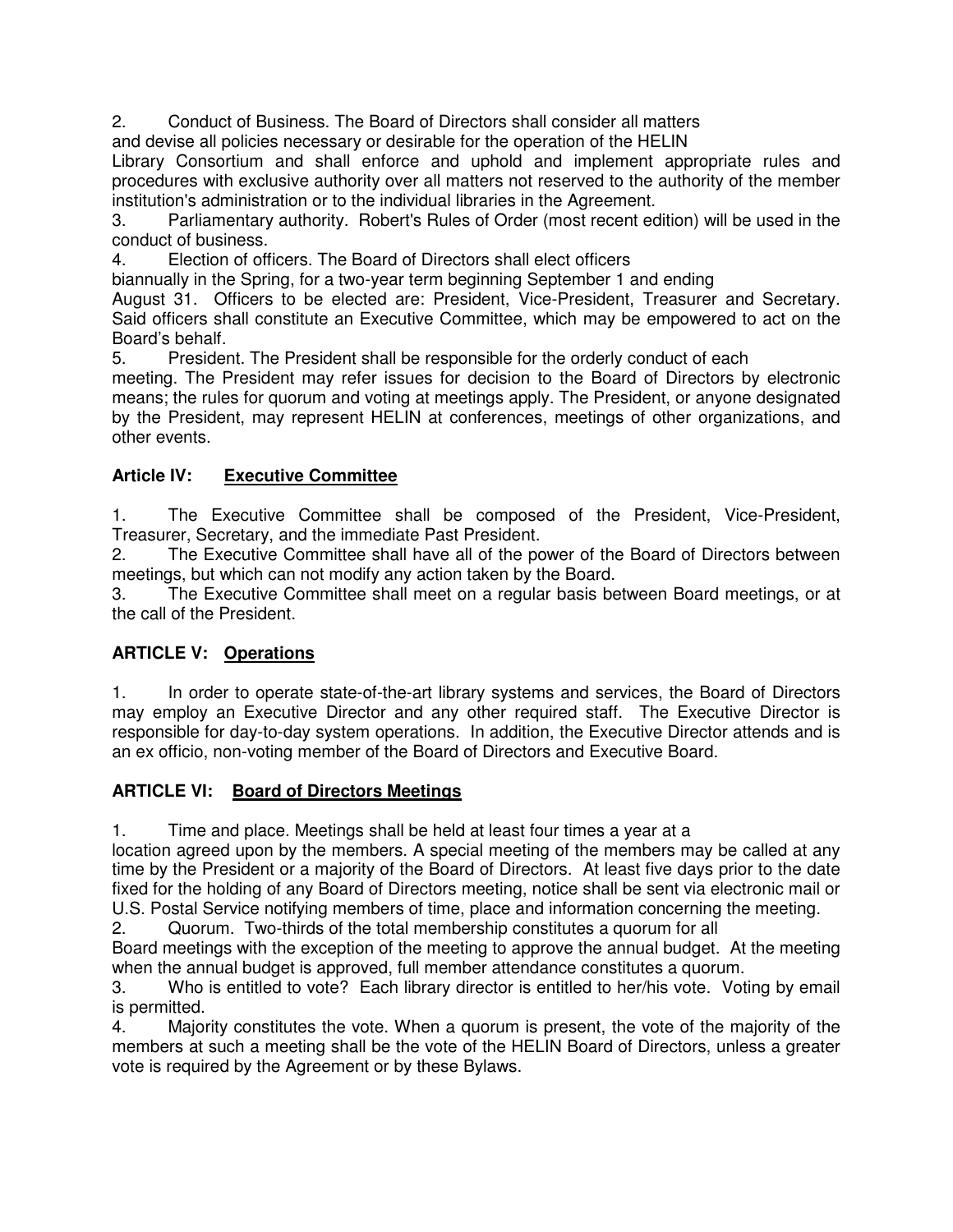# **ARTICLE VII: Committees**

1. HELIN standing committees are established by the Board of Directors and may be disbanded by same.

2. Ad hoc committees may be established as needs develop and are appointed by the President for a specified purpose and a specific length of time (not normally to exceed one year).

#### **ARTICLE VIII: Financial matters**

1. Budget. The fiscal year is July 1 through June 30. Each Spring the Board of Directors shall adopt a budget for the coming fiscal year. To facilitate budget planning at the member institutions, each Fall the Board reviews and adopts a planning budget for the next fiscal year.

3. Membership dues and other fees. Annual membership dues and fees, as set

by the adopted budget, are billed to the member institutions at the beginning of the fiscal year, and are due within 30 days, unless another payment schedule is agreed.

#### **ARTICLE IX: Shared Catalog**

1. Quality and standards. Member libraries will contribute full bibliographic records that shall be OCLC-derived MARC records. The members will strive for the best possible quality for the union catalog, and to this end agree to cooperatively resolve quality issues for individual records and for local practices affecting the union catalog.

3. Removal of data. When a member library is expelled or chooses to withdraw from the union catalog, that member library is directly responsible for all costs associated with the removal of its data from the central system, and any other

costs associated with the discontinuation of its participation in HELIN.

# **ARTICLE X: Amendment of Bylaws**

1. These Bylaws may be amended by a two-thirds vote of the members present at any regular or special meeting of the Board of Directors (vote may be submitted in writing as a secret ballot, if so requested). Notice and proposed changes or amendments must be submitted in writing to each member at least fourteen (14) days in advance of the scheduled vote.

1 February 2002, original approval.

Bylaws amended on 18 December 2002. Bylaws amended on 12 March 2003. Bylaws amended on 11 June 2003. Bylaws amended on 23 October 2003. Bylaws amended on 13 September 2005.

#### **Addendum:**

At the date of original implementation of the above Bylaws, member institutions included: Bryant College